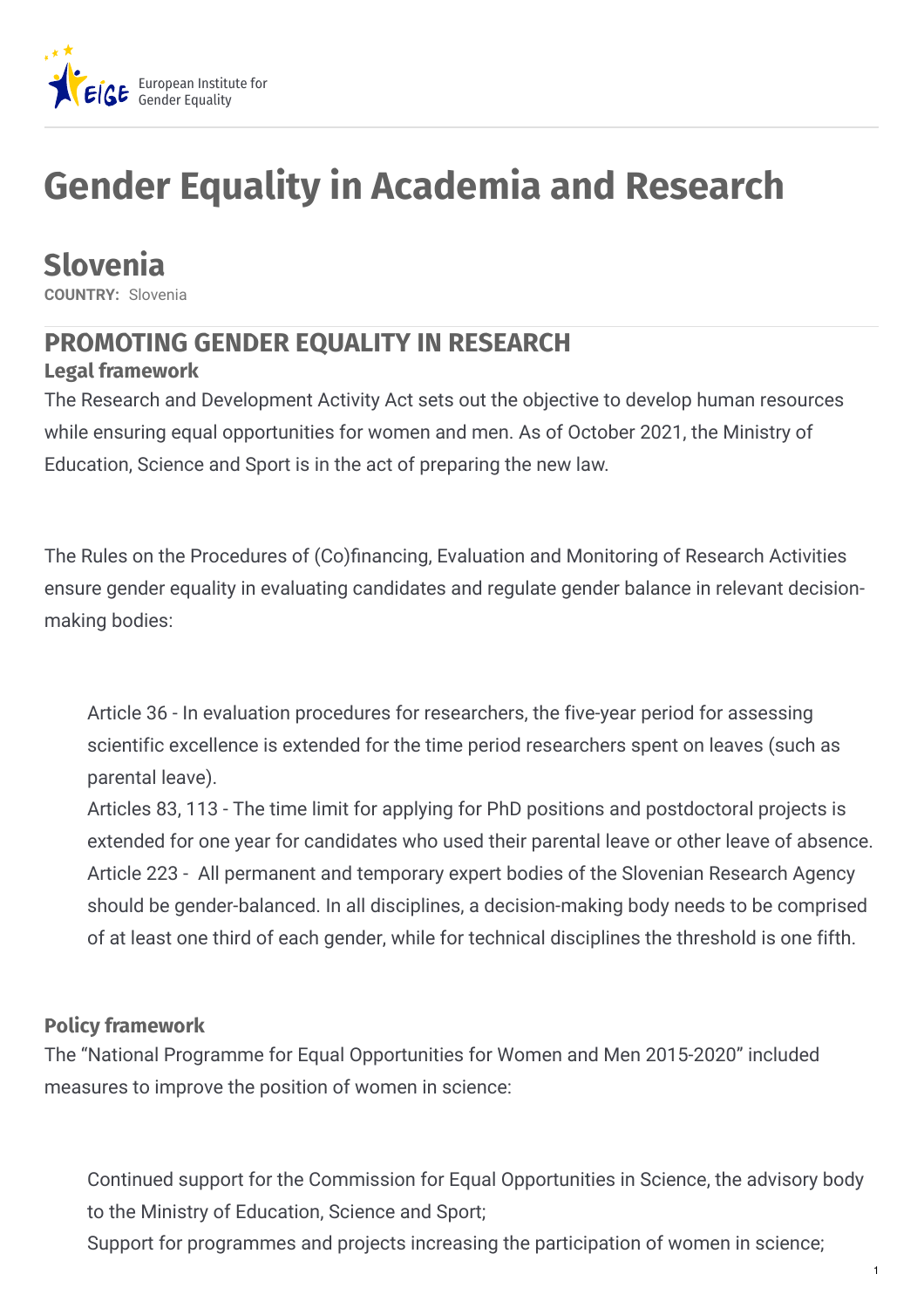Ensure gender balance in all decision-making bodies nominated in the field of science by the Ministry of Education, Science and Sport, as well as active encouragement of women candidates for scientific awards and membership of scientific boards; Raise awareness of the principle of equal opportunities in science and research; Monitoring EU indicators on assuring equal opportunities for women and men in higher education and research.

All of these measures have been implemented to some extent. The key policy documents set out ambitious general aims, with the operational measures implemented by public bodies proving subpar and limited in reach. A new "National Programme for Equal Opportunities for Women and Men until 2030" is currently being prepared.

The Slovenian European Research Area (ERA) Roadmap 2016-2020 provided for additional measures:

Support for research projects tackling the issue of gender equality and dissemination of results (postponed);

- Implementation of gender equality principles in public funding organisations by ensuring gender balance in evaluation committees (implemented) and in the content of funded research programmes and projects (not implemented);
- Establishment of an appropriate national-level analytical system to follow selected indicators relating to gender equality in research (cancelled);
- Establishment of an expert government body to coordinate and implement measures for adopting gender equality principles in science (partially implemented through establishing the office of the Advocate of the Principle of Equality<sup>[1]</sup>.

The "National Research and Innovation Strategy 2011-2020" charged the Ministry of Education, Science and Sport with creating an "Action Plan for Improving Career Opportunities for Researchers in all career stages and for Ensuring the Gender Equality Principle". However, the Action Plan was never adopted. A new "National Research and Innovation Strategy for 2021-2030" is being prepared.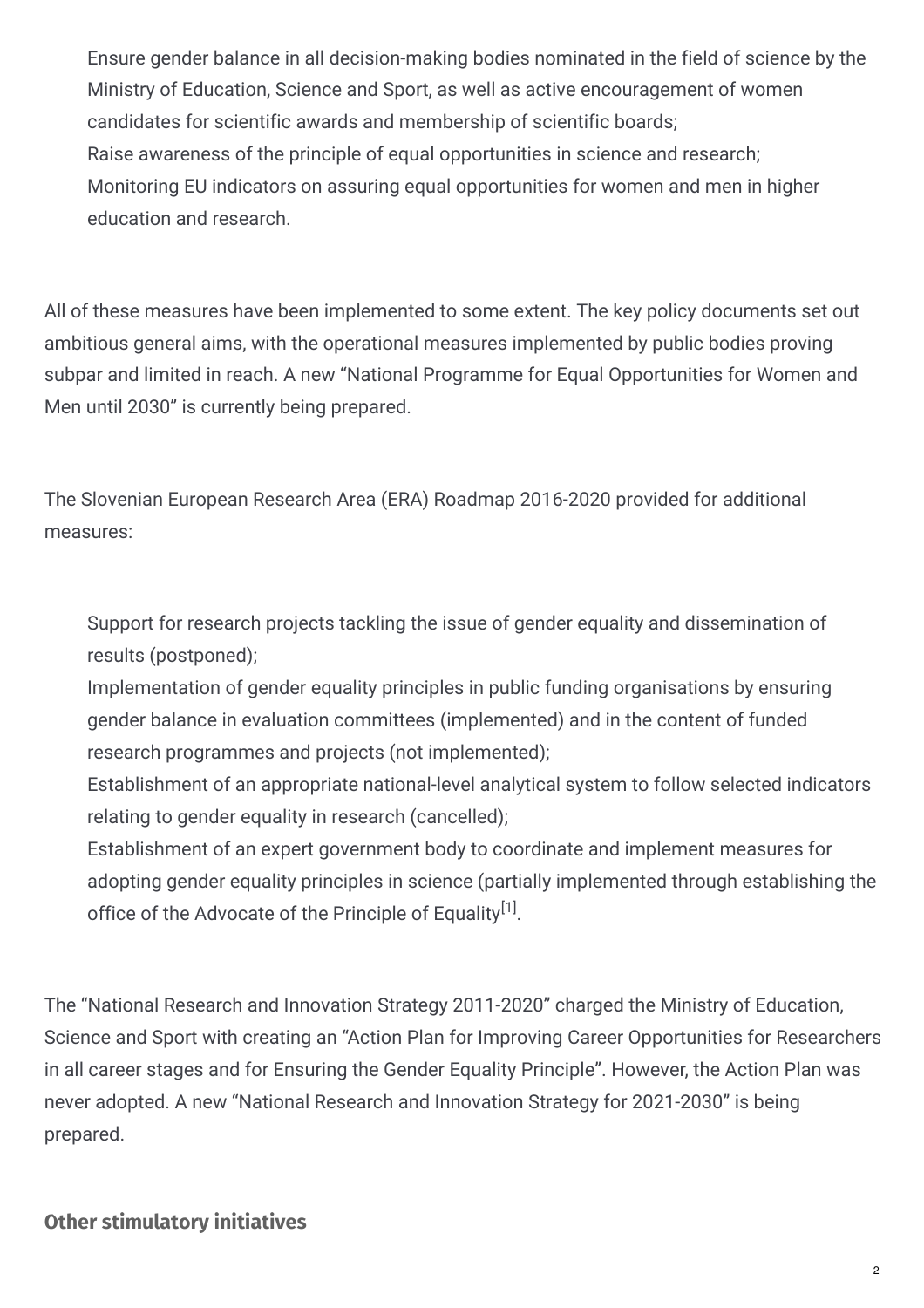Since 2006, the initiative "UNESCO - L'Oréal For Women in Science"<sup>[2]</sup> has awarded three scholarships each year to young women scientists.

Since 2018, the award "Woman Engineer of the Year" <sup>[3]</sup> has given visibility to women engineers, with the winner and 10 shortlisted candidates presented publicly.

Since 2019, the community of practice "Alternative Infrastructure for Gender Equality in Academic Institutions" (Alt+G)<sup>[4]</sup> has brought together professionals interested in implementing gender equality measures at their various institutions. Slovenian institutions tend not to have a Gender Equality Office(r), thus Alt+G focuses on building an alternative institutional infrastructure to share knowledge, experiences and strategies for implementing gender equality measures at both organisational and national level.

#### **Key actors**

The Ministry of Labour, Family, Social Affairs and Equal Opportunities (Equal Opportunities Department) is responsible for the area of gender equality. It is in charge of preparing and monitoring the periodic "Programme for Equal Opportunities for Women and Men", which also covers gender inequality in science.

The Ministry of Education, Science and Sport is responsible for preparing, implementing and monitoring the periodic "National Research and Innovation Strategy". The Ministry supports an independent consultative expert body, the Commission for Equal Opportunities in Science (previously the Commission for Women in Science), which is very active in collecting data and research, suggesting changes in legislation and commenting on draft policy documents, organising awareness-raising activities and promoting principles of gender equality through public outreach.

The Slovenian Research Agency is in charge of financing and administering review processes for research projects and programmes, including young researcher programmes (financed doctoral positions) and post-doctoral projects. It is responsible for implementing the "Rules on the Procedures of the (Co)financing, Evaluation and Monitoring of Research Activities" and monitoring career progress standards for researchers.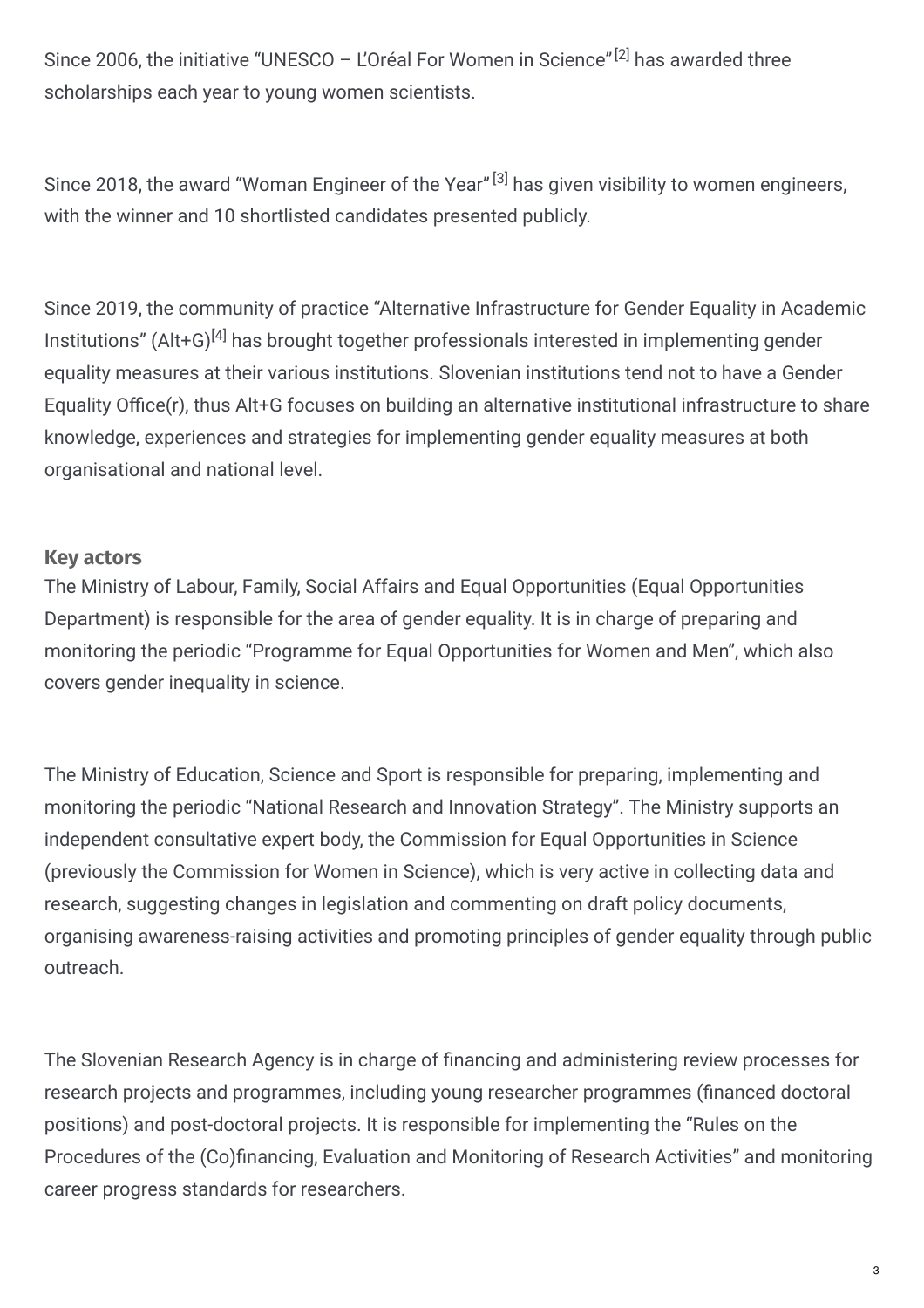The Advocate of the Principle of Equality is an independent and autonomous public institution, which provides counselling and legal assistance in proceedings related to discrimination. The Advocate is also mandated to conduct supervisory inspections and has the power to evaluate whether a regulation or a legal act is discriminatory.

### **INITIATIVES FOR GENDER EQUALITY BY RESEARCH PERFORMING ORGANISATIONS**

Before adopting a Gender Equality Plan (GEP) became a requirement for participation in Horizon Europe in 2021, only a handful of research organisations had implemented a GEP (e.g. Research Centre of the Slovenian Academy of Sciences and Arts, Faculty of Arts, University of Ljubljana). As of 2021, an increasing number of research organisations have adopted such a plan, either building on gender equality measures developed as part of previous European projects (e.g. National Institute of Chemistry, National Institute of Biology) or via peer-to-peer knowledge exchange (e.g. Research Centre Koper, University of Maribor).

These GEPs vary in their form and comprehensiveness and do not always correspond to the areas recommended by the European Commission. However, all GEPs are based on available sexdisaggregated data on employees, academic titles and job positions, as well as student population, where applicable. In some cases, GEPs envision more systematic collection of this data, together with monitoring of career paths, career progress, income and type of contract, all disaggregated by gender and organisational unit (e.g. departments, institutes).

The most common measures included in GEPs are:

Raise awareness of the importance of gender equality in research and innovation; Activities relating to mentorship, involving at least one of the following measures - training for mentors or future mentors, mentorship schemes between senior and junior academics, training for mentees/younger researchers on various academic skills; Use of gender-sensitive and/or gender-neutral and/or gender-inclusive language in official documents. As the Slovenian language expresses grammatical gender, language policy in this area is relevant, especially in the use of the feminine form for academic titles and job positions for women, generic use of both masculine and feminine forms, use of expressions that are neutral or gender non-defining, and the use of specific graphic solutions (e.g. underscore) suggesting the inclusiveness of all genders;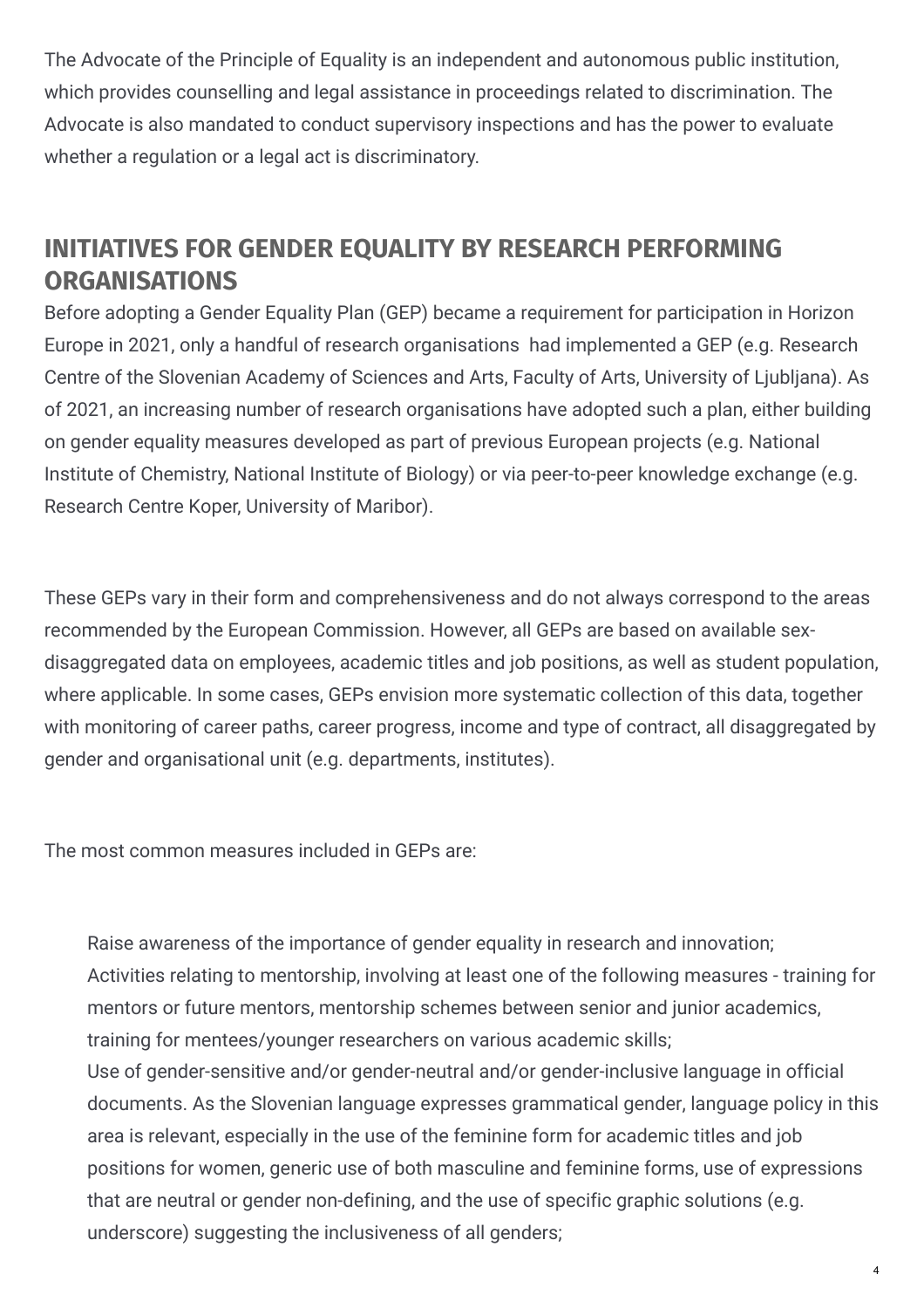Channels for secure reporting of sexual harassment and procedures for sanctioning; Analysis of work-life balance measures and their adaptation to the particular needs of different groups of employees;

Measures to enable researchers to achieve career promotion criteria, recognising the circumstances of their private and family lives;

Science outreach to improve the visibility of women's achievements.

In accordance with their GEPs, research organisations have established new (or transformed existing) bodies. In most cases, a Committee/Commission on Equal Opportunities (or gender equality) was established, or the responsibilities of the Ethical Commission/Committee were extended to gender equality.

### **RELEVANT EXAMPLES OF PRACTICES**

In 2019, the Research Centre of the Slovenian Academy of Sciences and Arts (ZRC SAZU) became the first academic organisation to implement a fully-fledged GEP. Created within the framework of the European project "R&I PEERS"<sup>[5]</sup> (2018-2022), it built on the qualitative and quantitative assessment of gender equality in the institution that was conducted as part of the GARCIA<sup>[6]</sup> project (2014–2017). The GEP covers five target areas: (1) mentoring; (2) work-life balance; (3) promoting excellence of women researchers; (4) raising awareness of gender equality in the organisation; and (5) improving gender neutrality and sensitivity in the language of official documents. Integration of the gender dimension in research content was not addressed, as the "Toolkit for Integrating a Gender-Sensitive Approach into Research and Training" $^{[7]}$  was previously developed and published as part of the GARCIA project.

### **The use of gender-sensitive/inclusive language**

In May 2018, the Faculty of Arts at the University of Ljubljana changed its practice of writing official documents (regulations) using exclusively the masculine form. Instead, it uses an asterisk, denoting that this form is to be understood generically and refers to both women and men. The new rule (in place for three years) states that the regulations are to be written in feminine forms so as to be recognised as gender-neutral/inclusive. After that time, newly adopted regulations can use either the feminine or masculine form. The measure seeks to contribute to more inclusive communication and counteract the norms that make non-male genders invisible.

#### **Enabling the option of remote work**